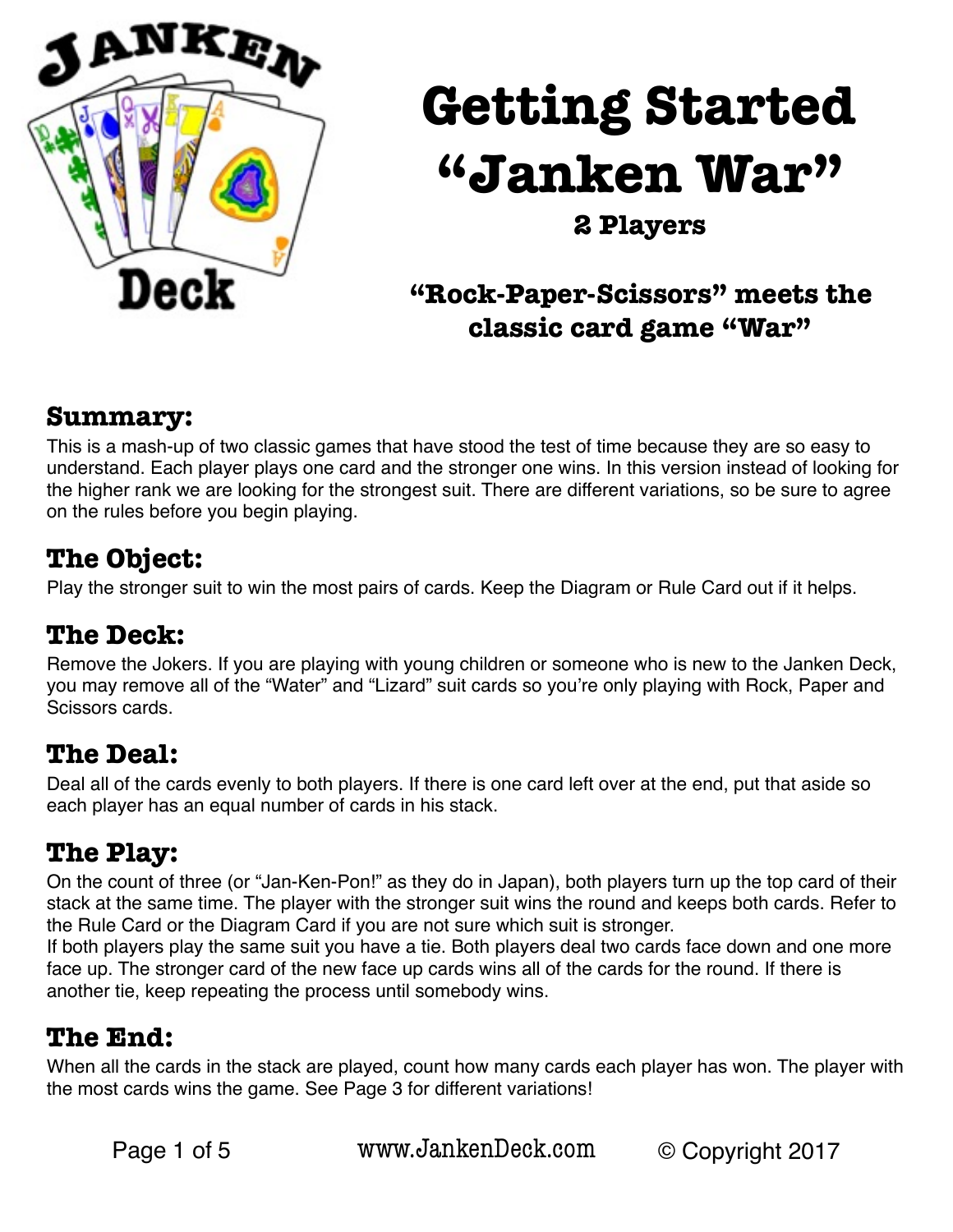

# **Janken War Sample Rounds**

Here are some illustrations of some sample rounds:





**Winner** (Scissors Cuts Paper)



**Winner** (Water Erodes Rock)





**Winner** (Lizard Drinks Water)



**Tie Round** (Both are Lizard)



After Tie Round, each player plays two cards face down then one more face up…





**Winner** (Paper Absorbs Water) Winner keeps all cards

oker



**Winner** (Scissors Cuts Paper, Joker reverses rules)





**Winner** (Scissors Cuts Paper, Joker reverses rules)

Page 2 of 5 [www.JankenDeck.com](http://www.JankenDeck.com) © Copyright 2017



**Winner** (Lizard Drinks Water, Jokers reverse rules)

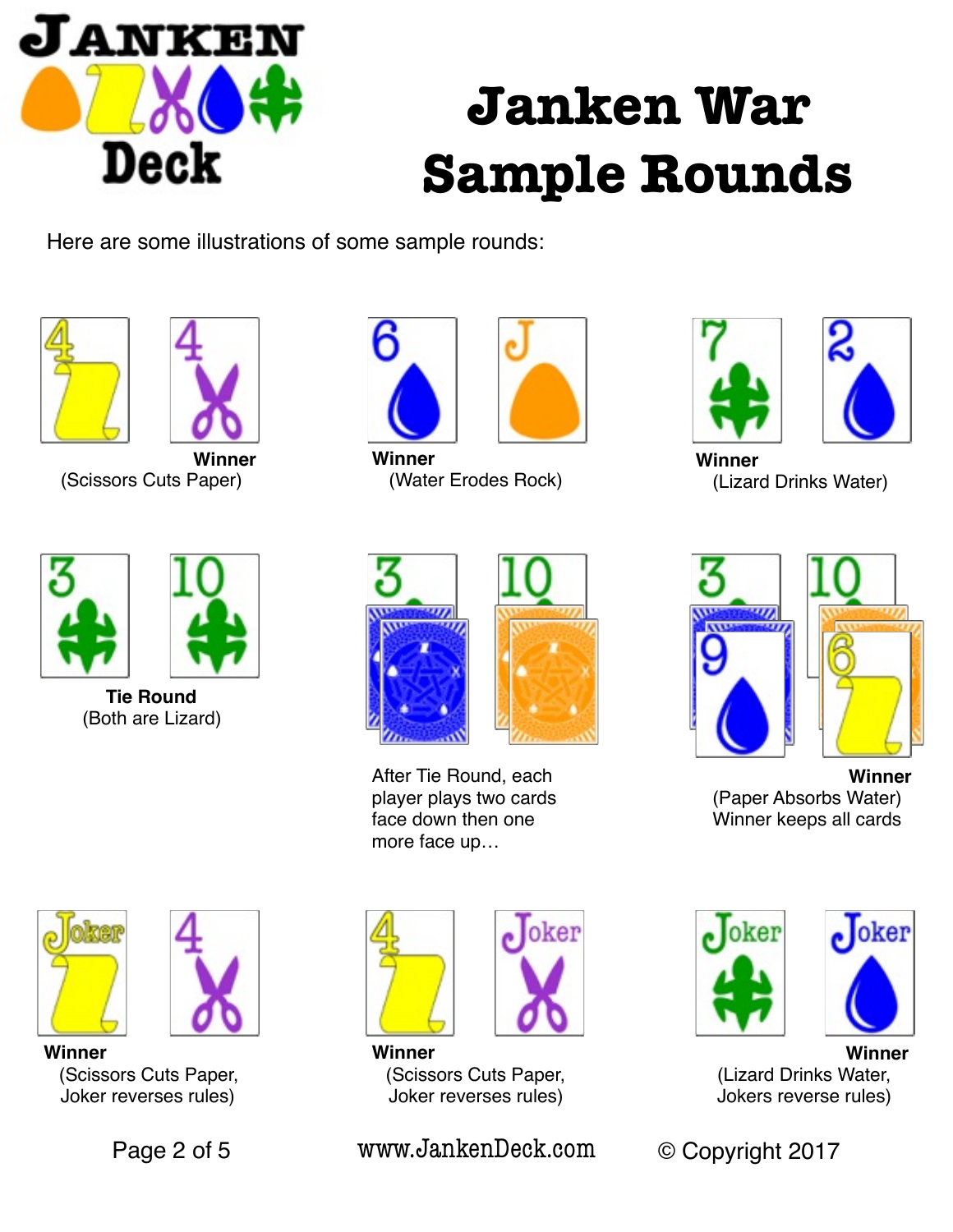

# **Variations for "Janken War"**

**2 Players** 

# **If you try these, play a few practice rounds to be sure everyone understands the rules. Then go for speed!**

# **Infinity War:**

When you are out of cards, shuffle the cards you've won and keep playing with those. Keep going until one player runs out of cards or you just can't play anymore.

# **High Card:**

The strong suit always wins, but if the suits are the same the higher ranking card wins (no tie rounds). If you ever need a fast "Heads or Tails" type decision, just pick two random cards and the high card wins.

### **Joker Rules:**

Add the Jokers before you deal the cards. Any time a Joker is played the weaker suit wins! If the Joker is played against a card of the same suit, the higher ranking card beats the Joker. If two Jokers are played against each other, the Joker with the weaker suit wins (Joker of Paper beats Joker of Scissors).

# **Choose Your Card:**

Deal five cards to each player and leave the rest in a "Draw Pile". Choose from one of the cards in your hand to try and out-guess your opponent's card. After each play, draw cards to have 5 cards again.

# **Short Game:**

Deal nine cards to each player. Play nine short rounds choosing each card from your hand and using "High Card" rules. The player who wins the most rounds out of nine wins the game.

# **Five of a Kind:**

Each player gets five cards of the same rank (one of each suit). Play any card to try to beat your opponent. Any time the suits match, the round is a tie. After each round take your card back. Keep score any way you like.

#### **Joker Janken:**

Play like "Five of a Kind" but one player gets five Aces wile the other gets five Jokers. Every round follows "Joker Rules" so what is normally the weaker suit wins. If the suits match the round is a tie.

Page 3 of 5 [www.JankenDeck.com](http://www.JankenDeck.com) © Copyright 2017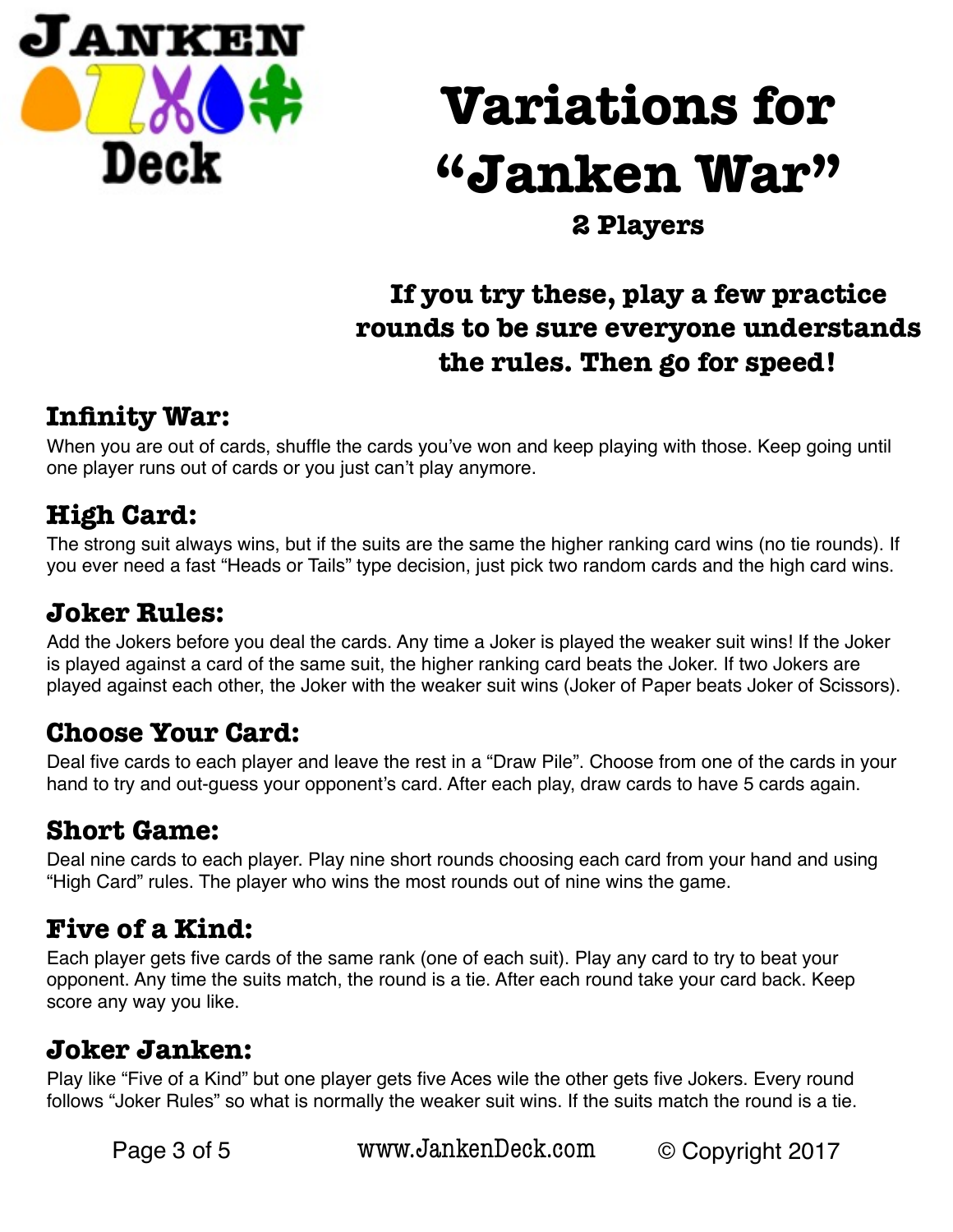

# **"Speed Janken"**

#### **2 Players**

# **An escalation of Rock-Paper-Scissors**

#### **Summary:**

As you get better at recognizing the difference between weaker and stronger suit, you can play for speed. You can even add new elements to the game!

### **Look Over There!:**

After the cards are played and before the winner can take the cards, the player with the stronger card (use the High Card rules, compare rank if the suits are the same) says "Look over there!". As he says "There" he points either up, down, left or right. At the same time the player with the weaker card turns his head up, down, right or left trying to look in a different direction than their opponent is pointing. If the they are pointing and looking in the same direction the player with the stronger suit gets to take the cards (and any cards left on the table from previous rounds). If his opponent looks in a different direction the cards stay on the table until someone wins a round.

# **Shield Defense:**

The winner of the round points his finger to touch his opponent's card to claim it. The player with the weaker card has an opportunity to shield his card with a paper cup (or something similar). If the player with the weaker card can shield his card before his opponent touches it, it has been defended and stays on the table for the next round. If the winner can touch the card first, he wins the cards from that round plus any cards still on the table from previous rounds. If the player with the stronger card grabs the cup by accident, or the player with the weaker card points by accident, the player who made the mistake must put an extra card from his hand into the center and the player who did not make the mistake wins the round. If both players make a mistake, then both players put a card from their hand into the center and all cards stay on the table for the next round.

# **3 Player Janken:**

Janken War can be played with three or more players. Check out the next page for variations!